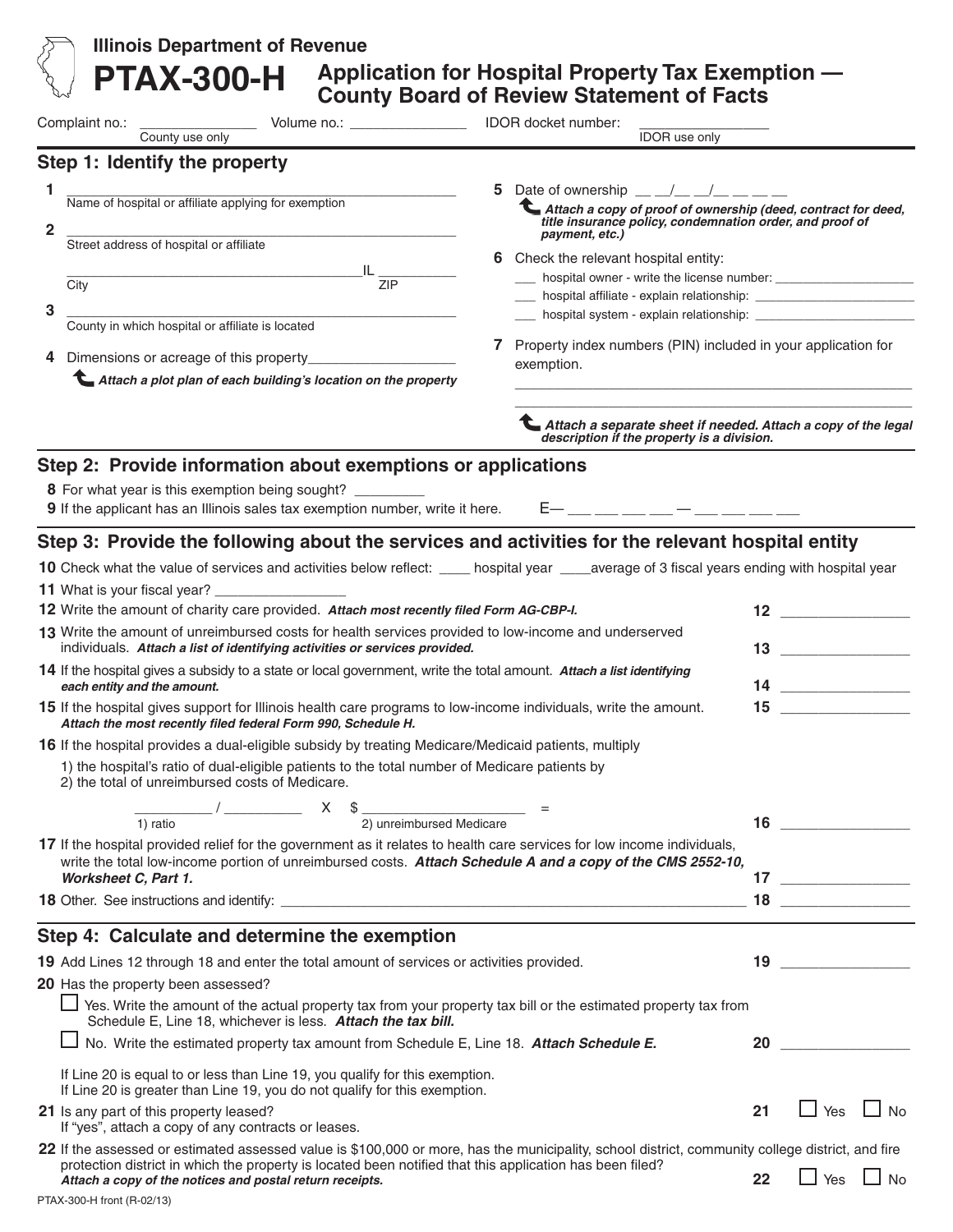# **Step 5: Identify the person to contact regarding this application**

| 23                                                                                                                                                                                                                                                                                                                                                                                                                                                                                            | 24                                                                     |
|-----------------------------------------------------------------------------------------------------------------------------------------------------------------------------------------------------------------------------------------------------------------------------------------------------------------------------------------------------------------------------------------------------------------------------------------------------------------------------------------------|------------------------------------------------------------------------|
| Name of applicant's representative                                                                                                                                                                                                                                                                                                                                                                                                                                                            | Owner's name (if the applicant is not the owner)                       |
| Mailing address                                                                                                                                                                                                                                                                                                                                                                                                                                                                               | Mailing address                                                        |
| City<br>State<br><b>ZIP</b>                                                                                                                                                                                                                                                                                                                                                                                                                                                                   | <b>State</b><br><b>ZIP</b><br>City                                     |
|                                                                                                                                                                                                                                                                                                                                                                                                                                                                                               |                                                                        |
| Phone number                                                                                                                                                                                                                                                                                                                                                                                                                                                                                  | Phone number                                                           |
| Step 6: Signature and notarization<br>State of Illinois<br>SS.                                                                                                                                                                                                                                                                                                                                                                                                                                |                                                                        |
|                                                                                                                                                                                                                                                                                                                                                                                                                                                                                               |                                                                        |
|                                                                                                                                                                                                                                                                                                                                                                                                                                                                                               |                                                                        |
| I,<br>$\overline{\phantom{a}}$ $\overline{\phantom{a}}$ $\overline{\phantom{a}}$ $\overline{\phantom{a}}$ $\overline{\phantom{a}}$ $\overline{\phantom{a}}$ $\overline{\phantom{a}}$ $\overline{\phantom{a}}$ $\overline{\phantom{a}}$ $\overline{\phantom{a}}$ $\overline{\phantom{a}}$ $\overline{\phantom{a}}$ $\overline{\phantom{a}}$ $\overline{\phantom{a}}$ $\overline{\phantom{a}}$ $\overline{\phantom{a}}$ $\overline{\phantom{a}}$ $\overline{\phantom{a}}$ $\overline{\$<br>Name | being duly sworn upon oath, say that I have read                       |
| the foregoing application and that all of the information is true and correct to the best of my knowledge and belief.                                                                                                                                                                                                                                                                                                                                                                         |                                                                        |
|                                                                                                                                                                                                                                                                                                                                                                                                                                                                                               |                                                                        |
| Affiant's signature                                                                                                                                                                                                                                                                                                                                                                                                                                                                           |                                                                        |
|                                                                                                                                                                                                                                                                                                                                                                                                                                                                                               |                                                                        |
| Notary Public                                                                                                                                                                                                                                                                                                                                                                                                                                                                                 | County official use only. Do not write below this line.                |
|                                                                                                                                                                                                                                                                                                                                                                                                                                                                                               |                                                                        |
| Step 7: County board of review statement of facts                                                                                                                                                                                                                                                                                                                                                                                                                                             |                                                                        |
|                                                                                                                                                                                                                                                                                                                                                                                                                                                                                               | For assessment year 2_______                                           |
| 2 Is this exemption application for a leasehold interest assessed to the applicant?                                                                                                                                                                                                                                                                                                                                                                                                           | Yes $\Box$ No                                                          |
| If "Yes", write the Illinois Department of Revenue docket number for the exempt fee interest to the owner,                                                                                                                                                                                                                                                                                                                                                                                    |                                                                        |
| if known. ___ __ _ _ __ __ ___ ___ __ __ __ __                                                                                                                                                                                                                                                                                                                                                                                                                                                |                                                                        |
| 3 State all of the facts considered by the county board of review in recommending approval or denial of this exemption application.                                                                                                                                                                                                                                                                                                                                                           |                                                                        |
|                                                                                                                                                                                                                                                                                                                                                                                                                                                                                               |                                                                        |
|                                                                                                                                                                                                                                                                                                                                                                                                                                                                                               |                                                                        |
| 4 County board of review recommendation                                                                                                                                                                                                                                                                                                                                                                                                                                                       |                                                                        |
| __ Full year exemption                                                                                                                                                                                                                                                                                                                                                                                                                                                                        |                                                                        |
|                                                                                                                                                                                                                                                                                                                                                                                                                                                                                               |                                                                        |
|                                                                                                                                                                                                                                                                                                                                                                                                                                                                                               | Partial exemption for the following described portion of the property: |
| ___ Deny exemption                                                                                                                                                                                                                                                                                                                                                                                                                                                                            |                                                                        |
| 5 Date of board's action ___ _/ __ _/ __ / __ __ __ __ __ __ __                                                                                                                                                                                                                                                                                                                                                                                                                               |                                                                        |
|                                                                                                                                                                                                                                                                                                                                                                                                                                                                                               |                                                                        |
| Step 8: County board of review certification<br>I certify this to be a correct statement of all facts arising in connection with proceedings on this exemption application.                                                                                                                                                                                                                                                                                                                   |                                                                        |
|                                                                                                                                                                                                                                                                                                                                                                                                                                                                                               |                                                                        |

\_\_\_\_\_\_\_\_\_\_\_\_\_\_\_\_\_\_\_\_\_\_\_\_\_\_\_\_\_\_\_\_\_\_\_\_\_\_\_\_\_\_\_\_\_\_\_\_\_\_\_\_\_\_\_ **Mail to:** OFFICE OF LOCAL GOVERNMENT SERVICES MC 3-520 ILLINOIS DEPARTMENT OF REVENUE 101 WEST JEFFERSON STREET SPRINGFIELD IL 62702

**This application must be completed in its entirety and all supporting documentation must be attached. All incomplete applications will be returned.**